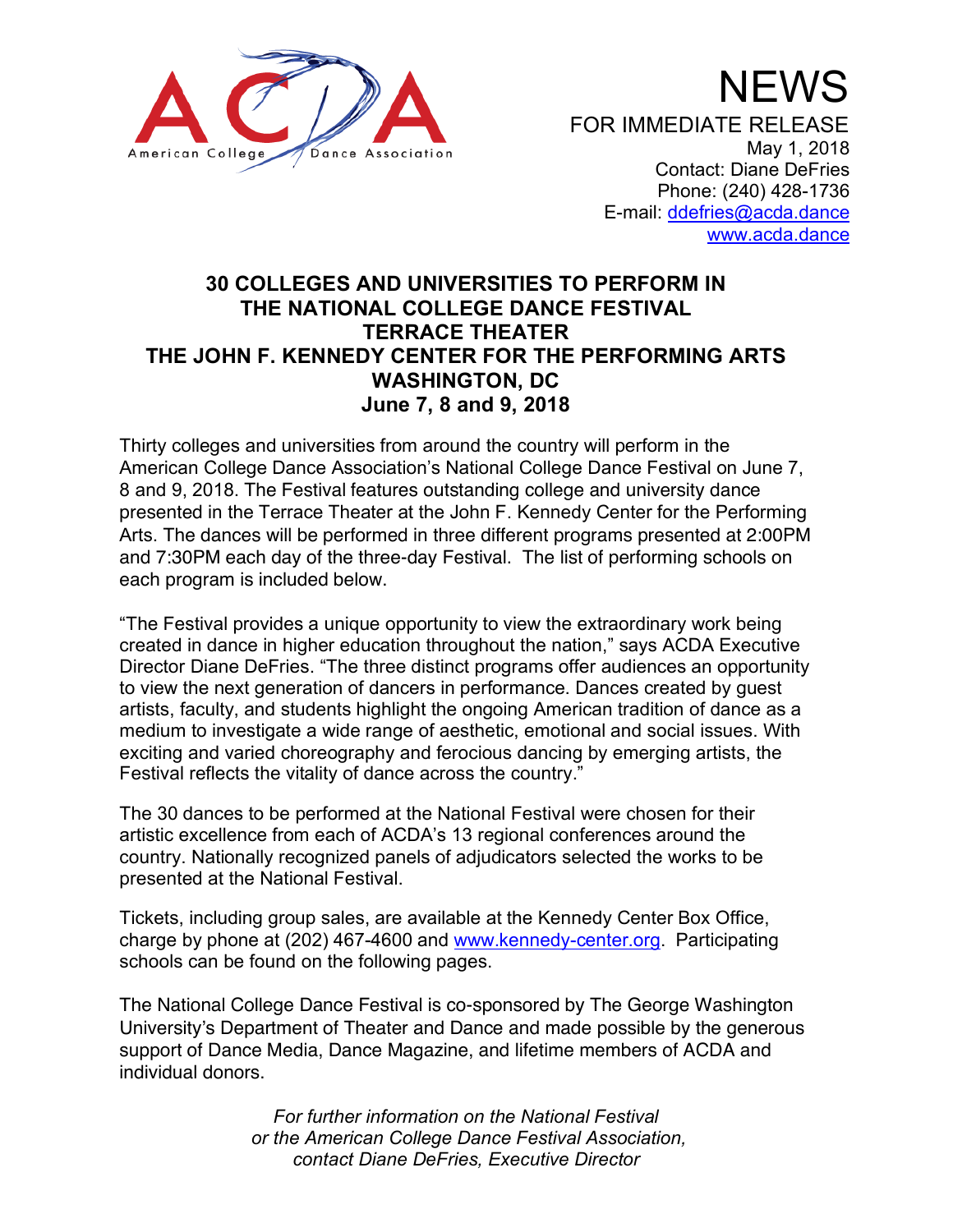## **Participating Schools in Alphabetical Order by Program, Location, Titles, Choreographers**

## **Program A: Thursday, June 7, 2:00 p.m. & 7:30 p.m.**

Alabama State University (Alabama*), Hearthside,*Michael Medcalf Columbia College Chicago (Illinois), *Who R U?,* Stephanie Banes George Mason University (Virginia), *Marrow,* Shelley Cochrane Kennesaw State University (Georgia), *Suspended Vision,* Lisa K. Lock MiraCosta College (California), *A Bar in Jerusalem,* Issa Hourani Orange Coast College (California), *Focus,* Zachary Groenewold Snow College (Utah)*, fleeting things,* Dmitri Peskov Temple University (Pennsylvania), *[ey-vis},* Emma Valeria Girandola University of Massachusetts–Amherst (Massachusetts), *Small Memory,* Kelsey Elizabeth Saulnier University of Texas, Austin (Texas)*, When,* Jenn Freeman

## **Program B: Friday, June 8, 2:00 p.m. & 7:30 p.m.**

Kent State University (Ohio), *Aftermath,* Catherine Meredith Minnesota State University, Mankato (Minnesota), *Peek,* Daniel Stark and Dancers Montclair State University (New Jersey), *To Have and To Hold,* Danial Shapiro and Joanie Smith

San Jose State University (California), *Exoskeleton,* Kara Davis

Smith College (Massachusetts), *where the air is light and clear,* Em Papineau & Sofia Engelman

University at Buffalo (New York), *Mine Eyes Have Seen*, Naila Ansari University of California Irvine (California), *Shikata ga nai,* Vanessa Kanamoto University of Illinois at Urbana-Champaign (Illinois), *where we're going,* Krystal Collins University of Texas, Rio Grande Valley (Texas)*, Corridos Mexicanos,* Rafael Zamarripa; Restaged by Francisco Muñoz III

Virginia Commonwealth University (Virginia), *Dreams,* Marsell Chavarria and Jelani Tayl

## **Program C: Saturday, June 9, 2:00 p.m. & 7:30 p.m.**

Belhaven University (Mississippi), *Imag[(I)n]e,* Erin Scheiwe Rockwell Connecticut College (Connecticut), *"…and I will never, ever let you down.",* Rachael Lieblein-Jurbala

Macalester College (Minnesota), *Just Her Time,* Wynn Fricke

Northern Illinois University (Illinois), *ENUF,* Paula Frasz

Sam Houston State University (Texas), *Umbilic*, Jared Doster

Scottsdale Community College (Arizona), *Canned,* Kalin Green

Scripps College (California), *Nneka,* Cynthia Irobunda

University of Maryland Baltimore County (Maryland), *Now Elsewhere*, Maia Schechter

University of Montana (Montana), *Every^Man (Alright),* Tsiambwom Akuchu

University of South Carolina (South Carolina), *Honor and Ash by* Shaun Boyle